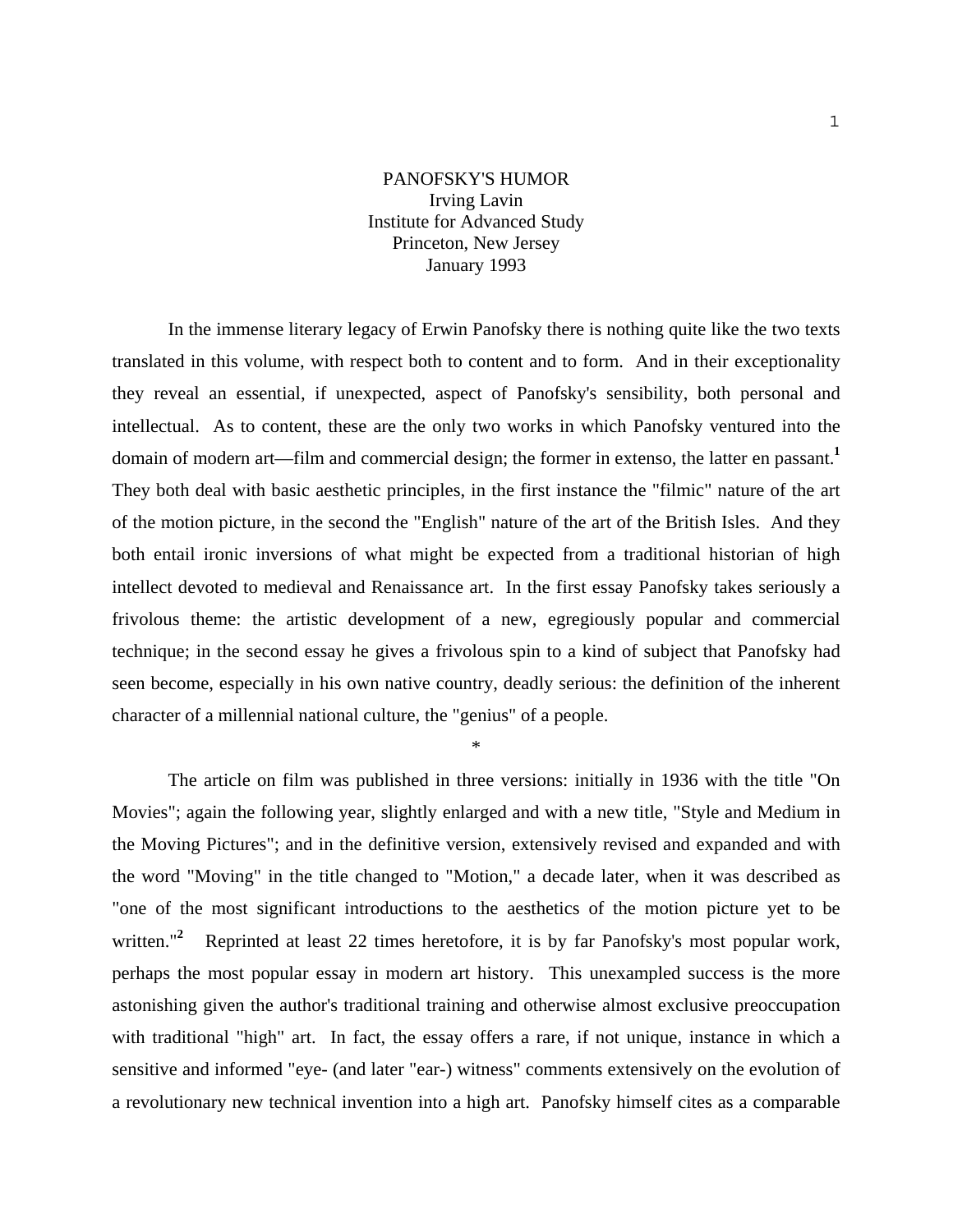innovation in the history of human communication the development of print-making in the fifteenth century, but we have no comparable analysis of its nature and significance by a contemporary observer.**<sup>3</sup>**

 Panofsky displays an amazing fund of knowledge—of plots, actors, directors, producers, filmic devices—which he obviously accumulated from an early age. He remembered the only Kino ("obscure and faintly disreputable") in all Berlin in 1905, when he was 13, and he saw the medium develop from its earliest infancy as a technical curiosity to a major international industry of great technical and artistic virtuosity. In this essay, therefore, the private-life experience of an avid movie-goer rises to the intellectual surface of a supremely articulate historian and theoretician of art. The circumstances of its origin are of great importance—not a formal presentation to a scholarly audience but a casual talk to a group of Princeton amateurs intent upon founding a film archive (ultimately one of the greatest in the world) at the Museum of Modern Art in New York.**<sup>4</sup>**

 Having moved permanently to the United States in 1933, and to Princeton in 1934, the occasion marked the rapport Panofsky had established with the distinctly public-spirited and WASPish social and cultural ambient then in the process of creating the portentous amalgam of European sophistication and American enthusiasm that would establish New York as a new world cultural center of modernism.**<sup>5</sup>**

 The genial, peculiarly American context from which the essay arose is reflected in its original title, "On Movies." This distinctly colloquial American term contrasts with the more genteel "moving" or, better still, "motion" picture in English, and has no real counterpart in other languages.<sup>6</sup> The original title expressed the two essential points of Panofsky's conception of the medium and its development, one social, the other aesthetic. Panofsky lays great stress at the outset on the fact that film was first and foremost a medium of popular entertainment, devoid of aesthetic pretention, which re-established the "dynamic contact between art production and art consumption" that is "sorely attenuated, if not entirely interrupted, in many other fields of artistic endeavor." "Movies" were a genuine "folk art," and if they rose to the level of high art they did so largely by never losing their common touch. This unpretentious social aspect of Panofsky's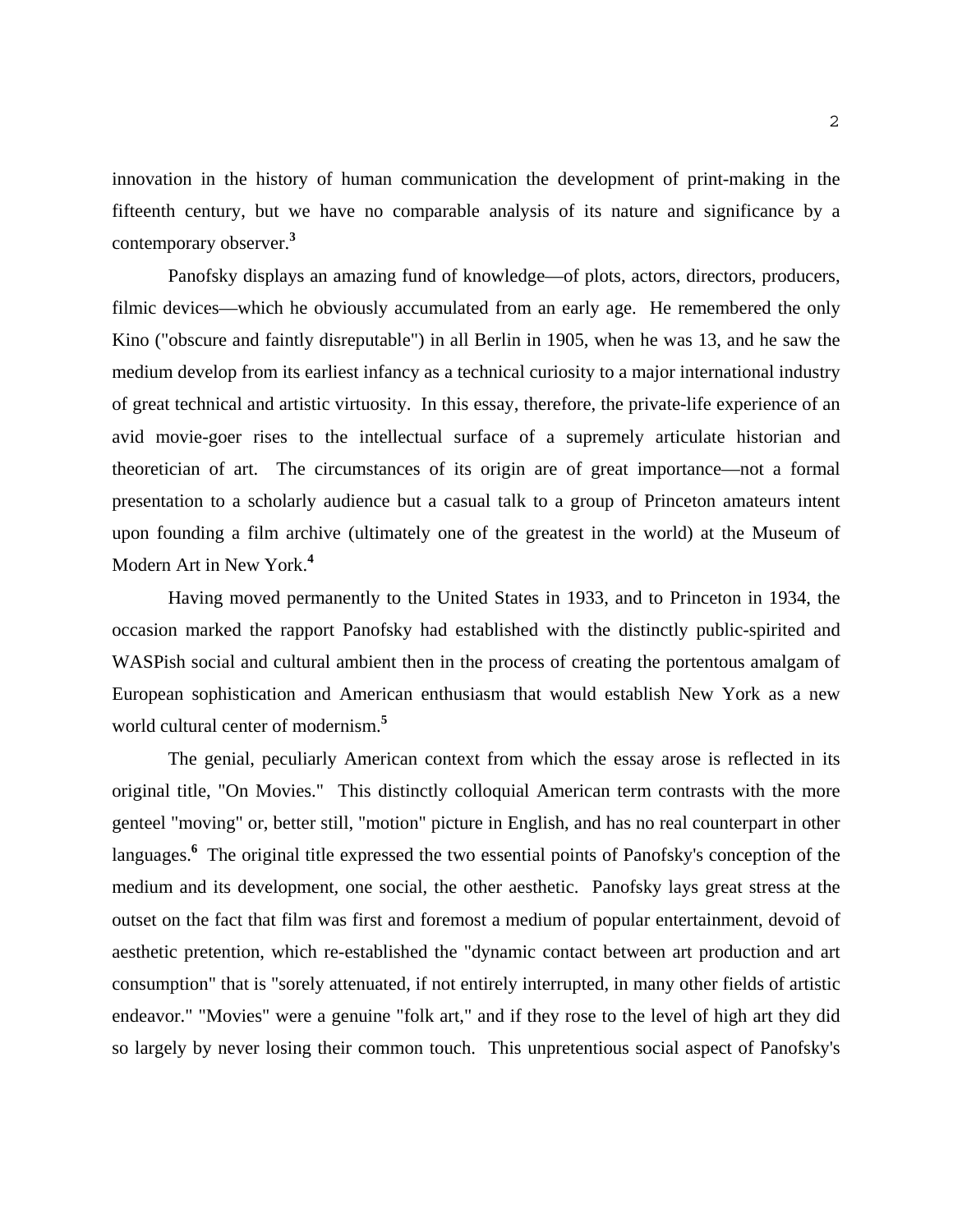definition of the film is the substantive counterpart of his choice of the colloquial name for the medium.

 The second principle on which Panofsky's analysis is based corresponds to the aesthetic aspect of his title, movement. The essence of the medium lies in its having given movement to a representation of the real world, an observation which, as he admits, seems banal until he states and proceeds to develop his binary definition of the motion picture as the "dynamization of space" and the "spatialization of time." Although he does not say so explicitly, it is evident that this formulation suggesting an endemic interdependence of space and time, a sort of space-time continuum, owed much to the relativity theory of Einstein, who had been appointed to the Institute for Advanced Study in 1933, two years before Panofsky became his colleague. An important corollary is the integration into this matrix of sound, the spoken word being fatefully wedded to movement through the device of the close-up. Panofsky defines this sound-movement corollary of the space-time continuum as the "principle of coexpressibility." Much of the remainder of the essay is devoted to exploring the implications of these principles, including the dangers inherent in disregarding them, much like those attendant upon neglecting the roots of the medium in popular culture.

 In the third, final version of the essay two complementary changes were introduced. The trace of colloquialism that remained in the second title was replaced by the purely formal "Style and Medium in the Motion Pictures," which focuses entirely on the relationship between the technical properties of film and its expressive qualities. In the text, the social characterization retains its place, with some changes of wording at the beginning, but it becomes a kind of prelude to the now greatly expanded section dealing with the nature of the medium itself. The personal chat on a modern form of entertainment was thus transformed into a proper theoretical essay on a form of modern art. Balance is restored, however, in the last paragraphs, which deal with two subjects that together form the crux of the matter: film's relation to society based on its commercial nature, and its relation to physical reality based on its technical nature. The requirement of communicability imposed by the first relationship and the requirement of realism imposed by the second, are the preconditions for style in this uniquely modern medium.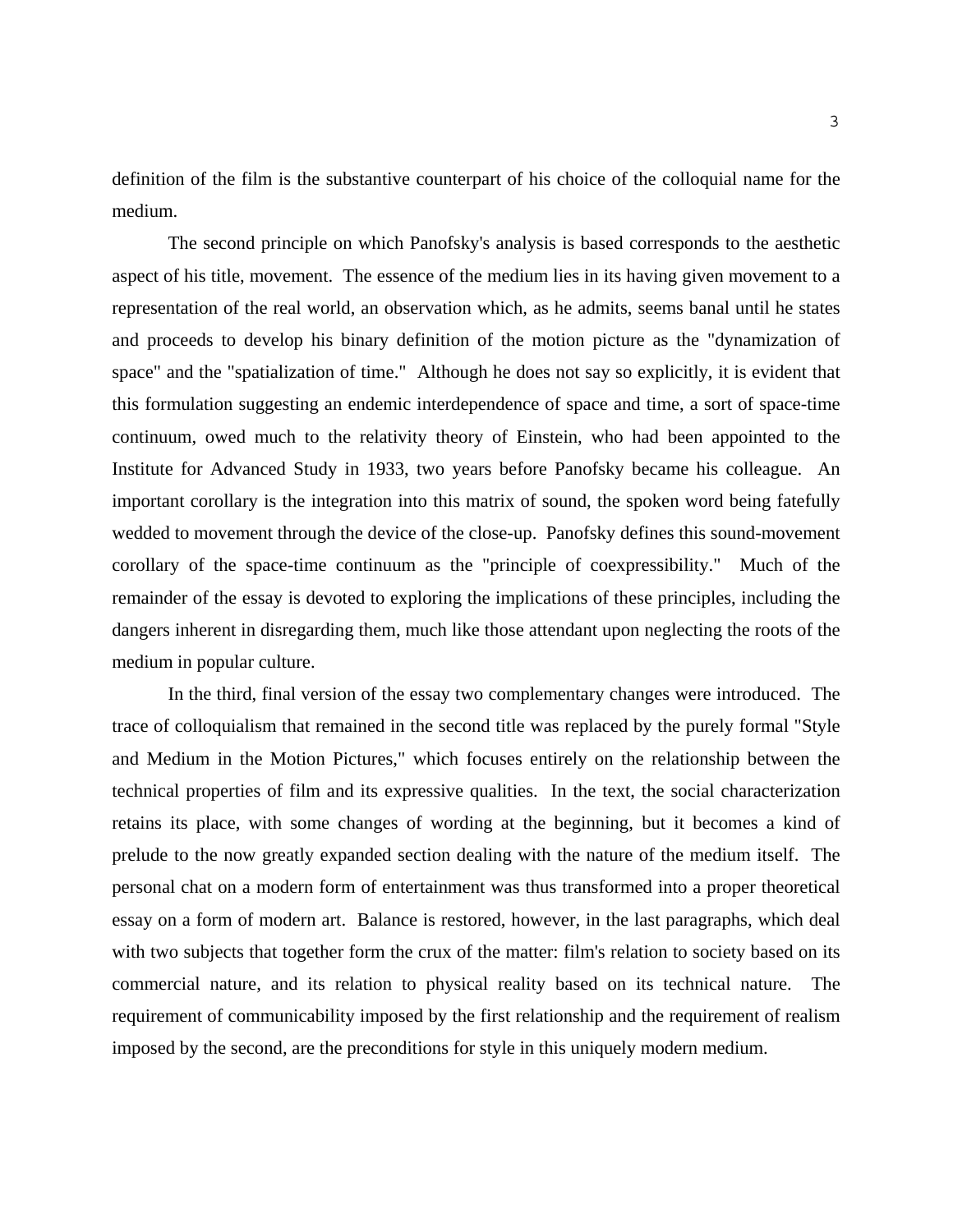To call the film essay "proper" is rather misleading, however. The title and the content are more ambitious than in the original version, but perhaps the most important feature of the text remained undiminished: the whole argument, full of erudite references to old and new films as well as to works of traditional art, is presented with an impish charm and wit wholly in keeping with the popular nature of the subject as Panofsky conceived it. Panofsky moves between Betty Boop and Buster Keaton with the same breathtaking ease born of intimate knowledge as between Albrecht Dürer and the Gothic cathedral. The prose combines the urbanity and entertainment value one might expect from the New Yorker magazine, with the philosophical depth and methodological rigor one might expect from a German university professor. Even in its ultimate form, then, the essay hovers in a sort of genre-limbo somewhere between personal reminiscence, high journalism, formal art criticism, and professional art history. From any of these points of view it is a rogue, and it marks the birth of what can only be described as a new literary star—in English!

\*

 While both the title and the content of the Rolls-Royce essay are remarkable, still more remarkable is the relationship between the two.**<sup>7</sup>** Nowadays, one might expect from the title something in the nature of a sociological disquisition on the taste and luxury of the English upper class, but one would be disappointed on two accounts. The structure of English society is mentioned only incidentally, and the Rolls-Royce is mentioned only in the last, very brief paragraph. The body of the work is a bold attempt to define the basic principle that inhabits English art, as well as other aspects of English culture, from the beginning in the early middle ages through the nineteenth century. Panofsky finds in English art and in English culture generally an "antinomy of opposite principles" comprising, on the one hand, "a highly subjective emotionalism" that may even be described as "Romantic," and on the other "a severely formal rationalism." He relates this bipolarity—as an incidental analogy, not as a causative "explanation"—to the peculiar "fact that social and institutional life in England is more strictly controlled by tradition and convention, yet gives more scope to individual 'eccentricity' than anywhere else."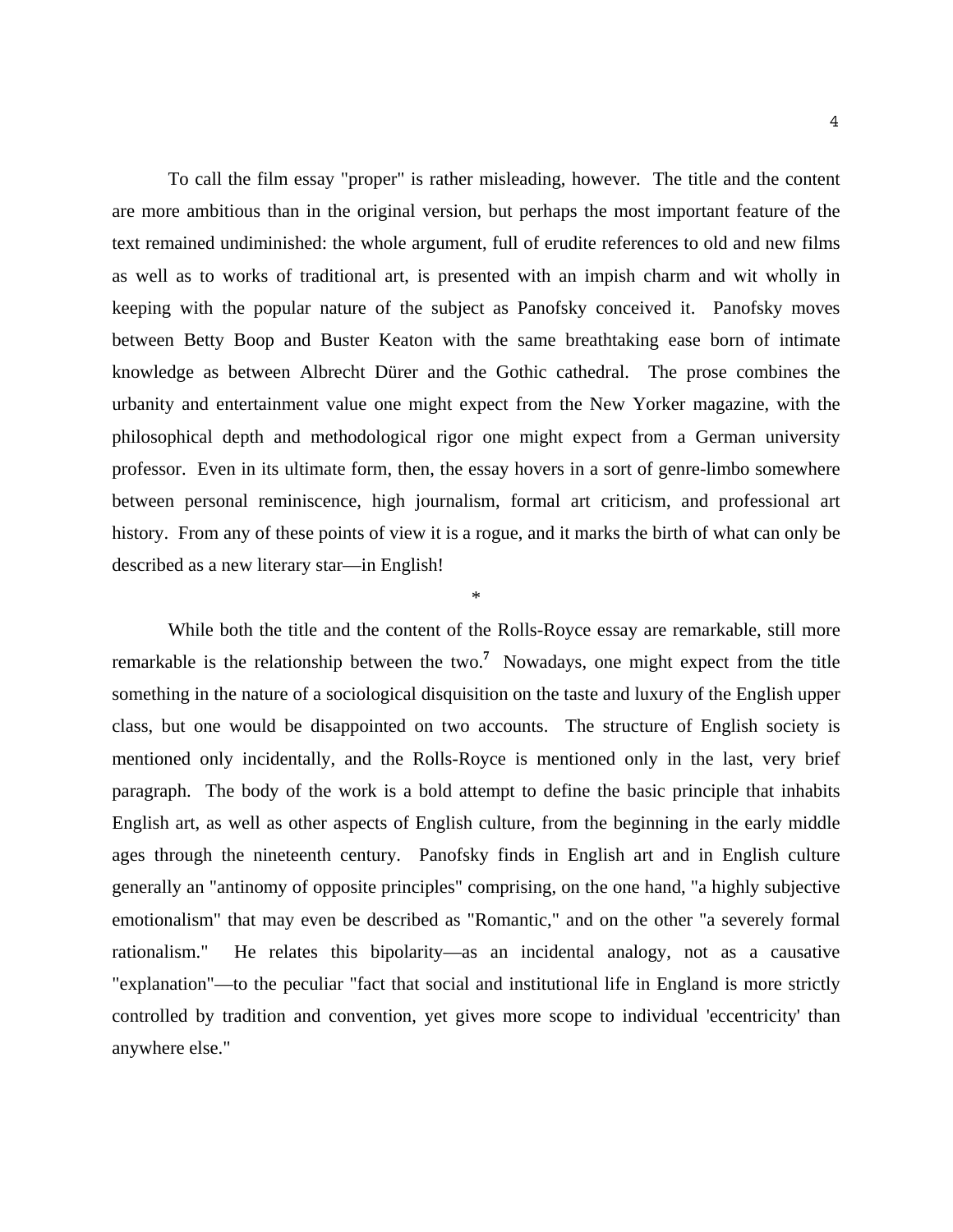The fact that Panofsky engaged in this enterprise at all is profoundly rooted in his heritage of continental, especially German art history. Two major books, both by German scholars, had been devoted to the Englishness of English art, though curiously enough Panofsky does not refer to either of them: Dagobert Frey's Englisches Wesen in der bildenden Kunst, Stuttgart and Berlin, 1942 (496 pages), and Nikolaus Pevsner's The Englishness of English Art, New York, 1956 (208 pages). All three works reflect a long tradition of characterological study, both individual and national, traceable to the eighteenth century and beyond. The pursuit of what might be called an ethnic and geographical taxonomy of style in art was a special preoccupation of German scholars of that generation. England evidently presented a particular temptation for them, partly for substantive reasons—its insularity and the pronounced individuality of its artistic traditions—and partly no doubt also for its Anglo-Saxon "snob appeal." Despite wide differences in their approaches, moreover, all three studies have certain elements in common, methodologically and substantively. All three perceive and define the essential character of English culture in terms of opposing though occasionally amalgamated forces of subjectivity and objectivity, intuition and rationality, Romanticism and Classicism, naturalness and order, etc. All three relate this dichotomy to extra-artistic factors such as the character of Britain's society, geography and racial mix.**<sup>8</sup>**

 Panofsky's essay differs in many ways from its predecessors, of course, among the most notable being its brevity. To be sure, it was presented in the form of a lecture, at the American Philosophical Society, America's oldest and most sedate scientific society. But the vast cultural panorama Panofsky evokes in a series of miraculously encapsulated surveys of English eighteenth-century gardens and architecture, medieval miniature painting, architecture and literary sources, is an essential factor in the persuasiveness of his argument. The brilliant concatenation of ideas, illustrations and texts presented in epigrammatic formulations carries the bedazzled reader with dizzying speed to an abrupt halt before the concluding paragraph. At this point the Rolls-Royce radiator appears, with its severely classical Greek temple-front grille improbably surmounted by the curvaceous Romantic windblown "Silver Lady" alias the Victory of Samothrace—the very incongruity of this design becomes the inevitable epitome, the trademark par excellence, of everything it means to be English. Perhaps the most enchanting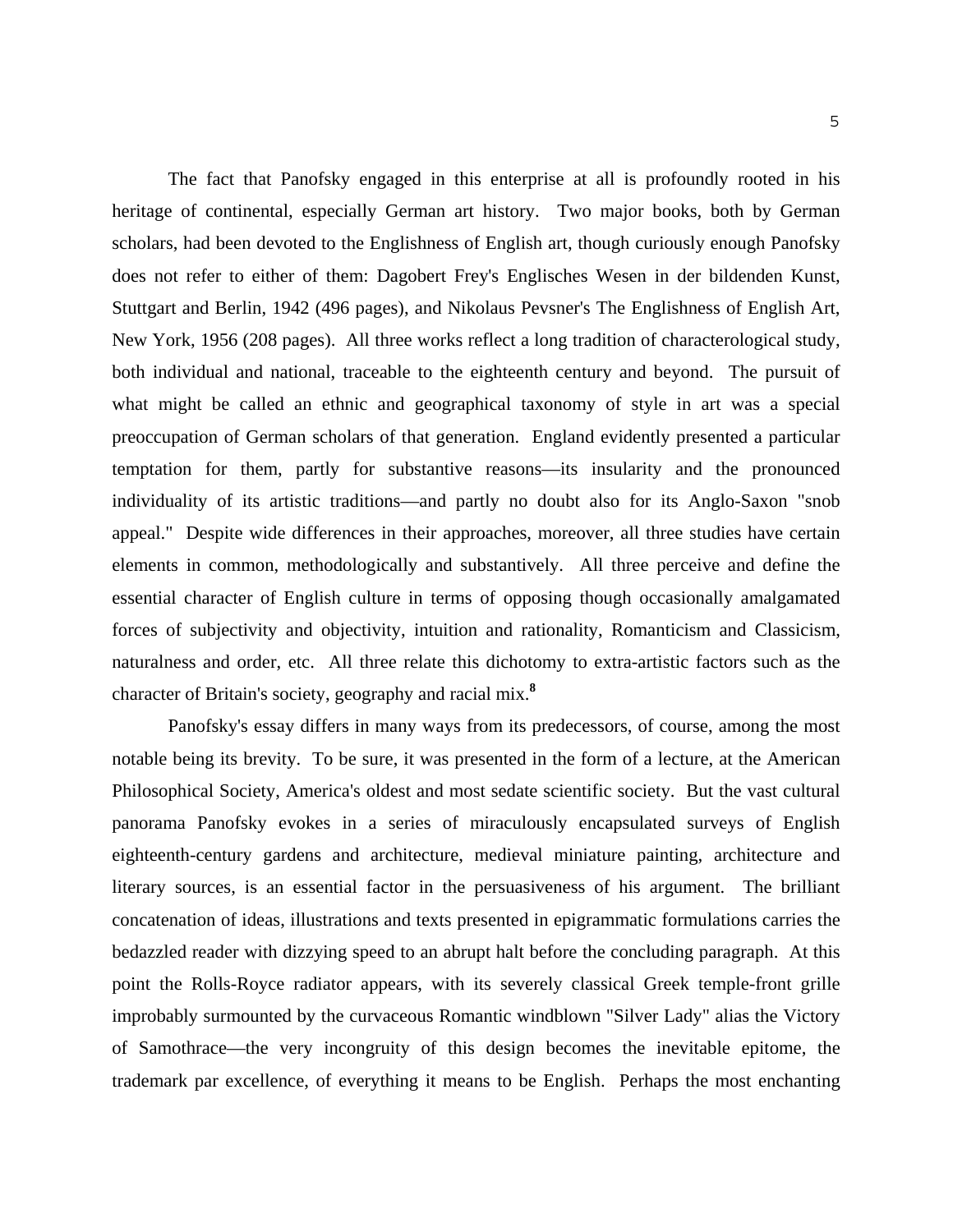aspect of the essay, in fact, is precisely that the climax of an utterly serious and penetrating analysis of a major European culture is, to use Panofsky's favorite word for things ironic but profound, "amusing."

 The lapidary style and especially the potent dose of humor in a normally solemn academic and scholarly context, are vintage Panofsky—Panofsky in his American phase, it should be noted, for neither of these things can be said of his earlier work in German.**<sup>9</sup>** As to the first point, Panofsky himself described the transformation toward economy of thought and expression that the adjustment to the English language used in his adopted country entailed.**<sup>10</sup>** What he did not mention is an equally profound transformation of his academic persona. Panofsky's wit had always been irrepressible and legendary, from cradle to grave, as it were; witness the immortal epitaph which he said appeared to him in a dream after spending an afternoon with his granddaughter:

> He hated babies, gardening, and birds; But loved a few adults, all dogs, and words.**<sup>11</sup>**

\*

I speak here of the infusion of this personal quality into the koine of scholarly discourse. The charm and humor that abound in almost everything he wrote in English were a product of his Americanization. They were his own invention, however, for they were no more characteristic of previous American scholarship in art history than they were of European. And they brought a breath of fresh air to academe, both here and abroad.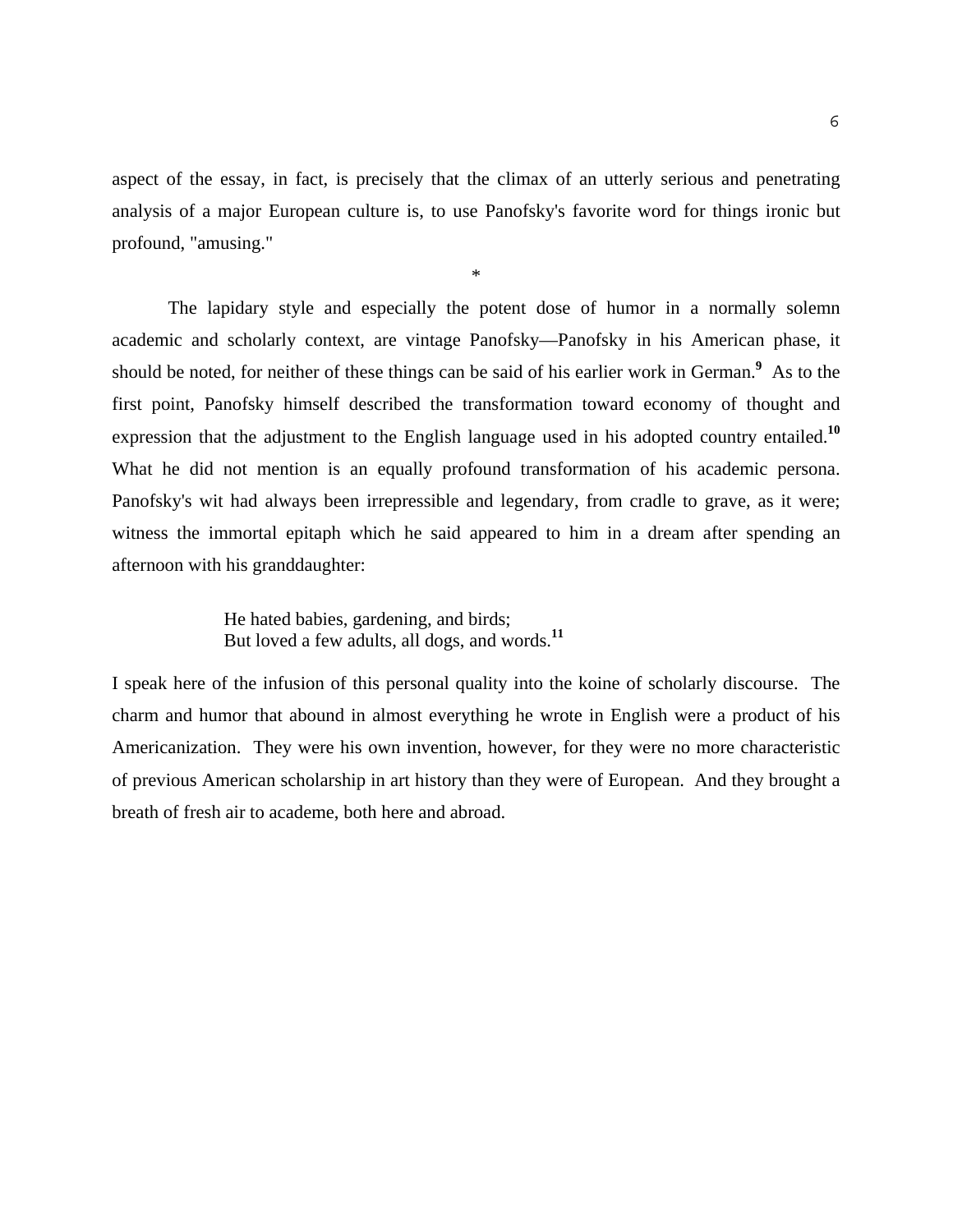## ENDNOTES

1. A minor and inadvertent instance, often misinterpreted as signifying a lack of sympathy for modern art on Panofsky's part, was a letter to the editor of Art News, never intended for publication, in which he corrected what turned out to be an editorial error in an illustration caption giving the Latin title of a painting by Barnett Newman (Art News, LX, 1961, No. 2, p. 6; in the ensuing exchange, No. 3,p. 6, No. 5, p. 6, Newman was clandestinely assisted by Meyer Schapiro, as Mrs. Newman told me and Schapiro confirmed a decade ago). I called this episode to the attention of K. Michels (and introduced her to Meyer Schapiro), who subsequently reported it without due acknowledgement; see n. 10 below.

2. "On Movies," in Bulletin of the Department of Art and Archaeology of Princeton University, June, 1936 (the date is mistakenly given as 1934 in some sources), 5-15; "Style and Medium in the Moving Pictures," in Transition, XXVI, 1937, 121-33, and in D. L. Durling, A Preface to Our Day, New York, 1940, 57-82; "Style and Medium in the Motion Pictures" in Critique. A Review of Contemporary Art, I, 1947, 5-28 (the evaluation I quote is from the editors' preliminary note). I rely for bibliographical information on H. Oberer and E. Verheyen, Erwin Panofsky. Aufsätze zu Grundfragen der Kunstwissenschaft, Berlin, 1974 (copy with addenda by Gerda Panofsky through 1992 in the library of the Institute for Advanced Study).

3. Perhaps the nearest analogy is the twelfth-century Abbot Suger's commentary on the new Gothic architecture at St.-Denis, a work of which Panofsky had published his celebrated edition (Abbot Suger on the Abbey Church of St.-Denis and its Art Treasures, Princeton, 1946) the year before he revised the movie essay. The connection is not as far-fetched as it may seem and, curiously enough, the link may have been the New Yorker magazine. In his memorial, reprinted in this volume, William Heckscher has pointed to the New Yorker profile as an inspiration for Panofsky's biographical essay on Suger (see p. 113 below), and Panofsky himself makes reference to the New Yorker in his study of the film (see p. 27 below).

4. As noted by D. Talbot, ed., Film. An Anthology, New York, 1959, 15. Margaret Barr, wife of Alfred H. Barr, Director of the Museum of Modern Art, was a student in Panofsky's first seminar in America (see the commemoration by Millard Meiss in A Commemorative Gathering for Erwin Panofsky at the Institute of Fine Arts New York University in Association with the Institute for Advanced Study, New York,168, 9), and they remained life-long friends. Heckscher (below, p. 116) provides some personal reminiscences of Panofsky on the movies, including his delight during 1946-47 in giving the talk (evidently the newly revised version), followed by a showing of a silent film like Buster Keaton's The Navigator with comic commentary.

5. Panofsky recounted the facts and repercussions of his move to America in his "Three Decades of Art History in the United States. Impressions of a Transplanted European," in Meaning in the Visual Arts, Garden City, N. Y., 1955, 321-46.